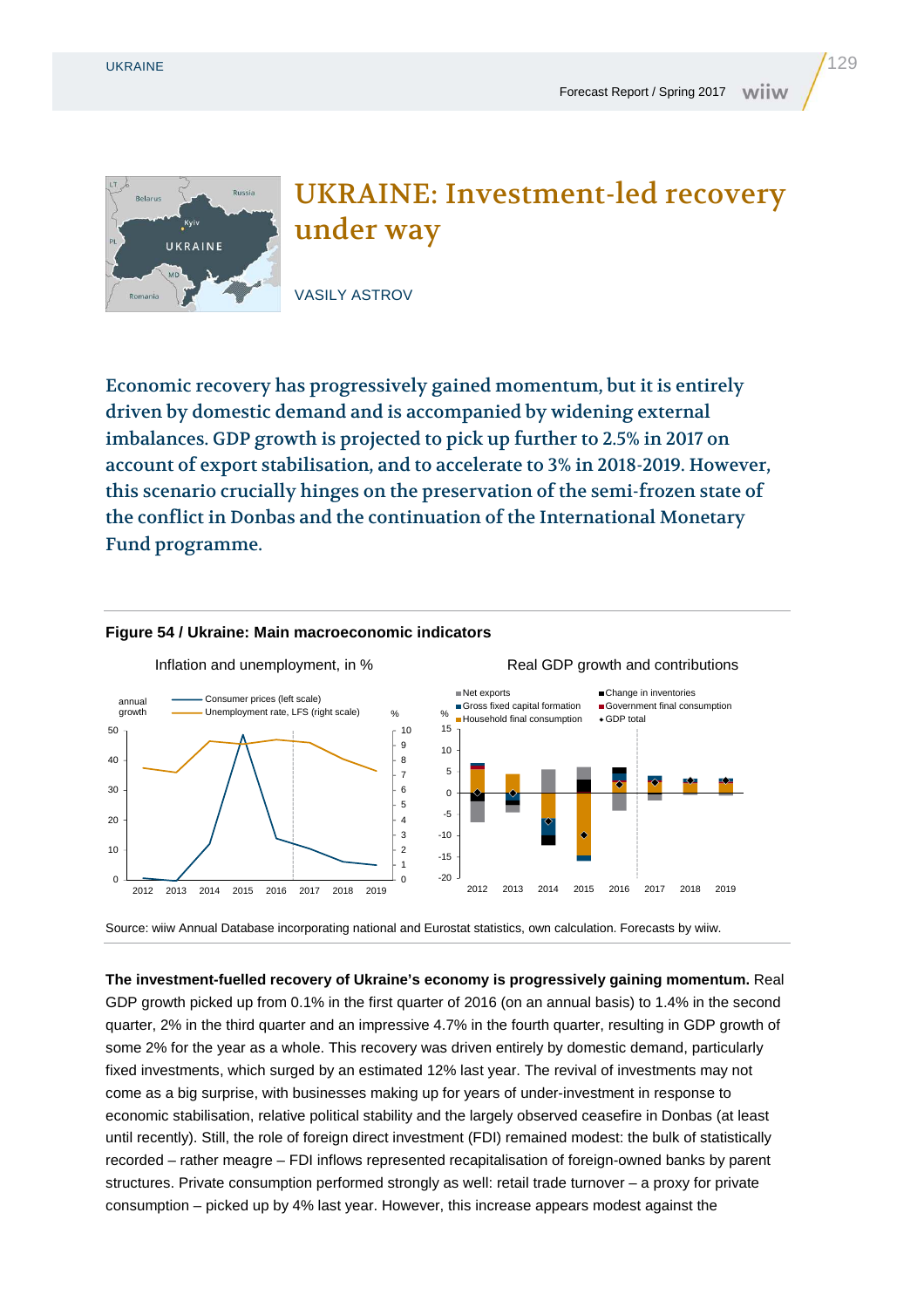background of a solid growth in wages (9% in real net terms). This implies that the household saving rate must have been rather high, partly reflecting acute deleveraging needs: the volume of credit to households contracted by 6.6% in nominal (and even more in real) terms.

**Construction and agriculture are performing well, but industrial production growth is sluggish.**  Across sectors, construction output surged by 17.4% and agricultural production by 6% last year, buoyed by a record grain harvest: 66 million tonnes, the highest since the country's independence. This further strengthened the role of agriculture, which has been the main beneficiary of the recent deindustrialisation and whose value-added had reached 14% of Ukraine's GDP the previous year. At the

same time, the growth of industrial production (2.8% last year in gross output terms) was constrained by poor export performance. Goods exports declined by 5.2% in US dollar terms, primarily on account of the export slump to Russia (-26%) after it revoked the free trade agreement with Ukraine in response to the Ukraine–EU Deep and Comprehensive Free Trade Agreement (DCFTA).<sup>31</sup> On top of that, Russia imposed an import embargo on Ukrainian food products and restricted the transit of Ukrainian goods destined for third countries (largely Central Asia) across its territory. At the same time, Ukraine's goods exports to the EU grew by a mere 2.4% last year: the vast majority of Ukrainian manufactured goods do not comply with EU standards and regulations, whereas agricultural exports are typically subject to tariff quotas in the EU, which are highly restrictive in many cases. Even so, agriculture and food were the sole commodity group to record positive export growth in 2016 (5.4%).

**Investment goods imports are in high demand.** Overall goods imports picked up by 3.8% last year (in US dollar terms). Disregarding the sharp decline (-28%) in imported mineral products (essentially oil and gas), $32$  import growth was much more impressive: up to 38% in the case of machinery and equipment, the bulk of which were investment goods. On the one hand, increased imports of investment goods are a natural consequence of booming investments and thus represent a welcome development. However, imports rising ahead of exports are a drag on GDP growth and put pressure on the balance of payments. It may be cause for concern that even the rather modest economic recovery observed last year brought with it a marked deterioration in the current account deficit, to 3.6% of GDP (from 0.2% in 2015). With import-fed recovery picking up pace, the external deficits will likely rise further in the years to come.

**Fiscal policy has become more expansionary.** Unlike in the two previous years, wages and social payments were largely adjusted in line with inflation last year. In addition, the drastic reduction in social security contributions (from 41% to 22%) proved fiscally expansionary as well, as the targeted improvement in tax compliance largely failed to materialise. Nevertheless, the budget deficit widened only moderately (to 2.3% of GDP, from 1.6% in 2015) thanks to over-performing tax revenues. Despite the moderate budget deficit, positive economic dynamics, still high inflation and relative exchange rate stability (70% of public debt is denominated in a foreign currency), Ukraine's public debt as a share of GDP went up last year, to nearly 82% (from 79% in 2015). The main reason for this was the recapitalisation (and nationalisation) of Ukraine's largest bank, Privatbank, in December 2016, largely financed by issuing domestic bonds worth some USD 4 billion.<sup>33</sup> The official reasons for nationalising Privatbank, which had been profitable over the past three years despite the deep economic crisis, were

<sup>&</sup>lt;sup>31</sup> DCFTA (which is part of a broader Association Agreement) came into force in January 2016.

 $32$  The sharp decline in gas imports last year was partly a result of steep (and arguably excessive) domestic tariff hikes, which curbed residential gas consumption (for more on that, see V. Astrov and L. Podkaminer, 'Energy tariff reform in Ukraine: estimated effects and policy options', wiiw Research Report No. 416, February 2017).

<sup>33</sup> On top of that, the recapitalisation of Privatbank also involved a 'bail-in' (i.e. losses) of its bondholders.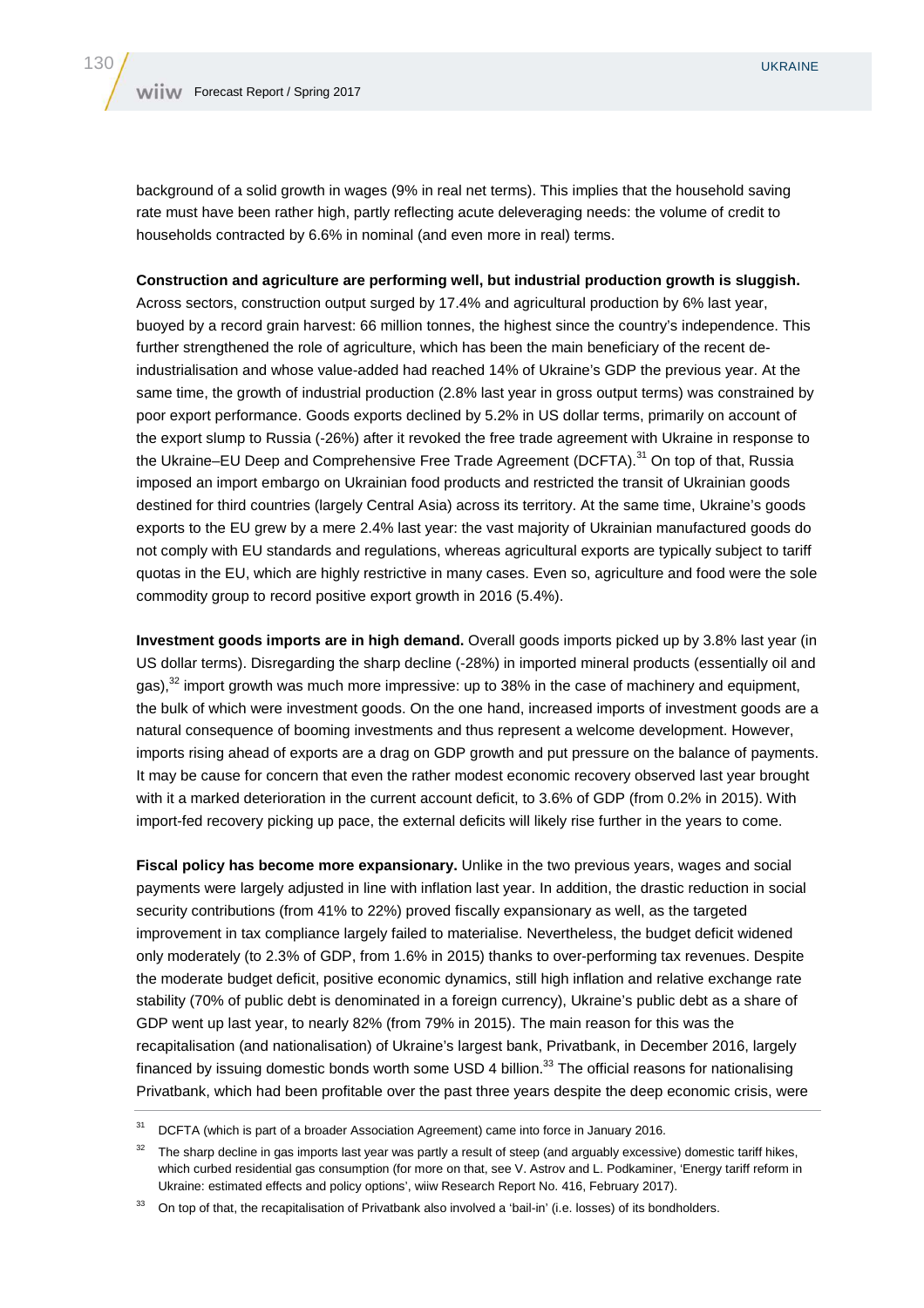the insufficient capital adequacy and the non-transparent nature of its credit portfolio, which largely consisted of 'related lending' (i.e. lending to related parties which often use the borrowed funds to purchase the creditor's equity). Following Privatbank's nationalisation, the state now controls around half of the country's banking system and, although it is planning to re-privatise the bank in the near future, the feasibility of this is questionable (so far, the track record of privatisation in Ukraine has been rather dismal).

## **Further fiscal relaxation is envisaged for this year, as the minimum wage more than doubled**

**from January 2017**, from UAH 1,476 to UAH 3,200 per month. This means that wages and salaries in the public sector, which are indexed to the minimum wage, have increased accordingly. At face value, the magnitude of the hike appears reckless (and it is certainly motivated to a large extent by the authorities' concerns over social stability); but it needs to be seen against the background of the strong decline in the real minimum wage over the past three years – about half of the hike represents a mere correction of this decline. Also, the ratio of the minimum wage to the average wage (around 30% in 2016) was extremely low (e.g. compared to most countries of the Organisation for Economic Cooperation and Development). Even at its new level, the minimum wage is a mere USD 115 per month.

**The doubling of the minimum wage will add 0.5 percentage points (pp) to real GDP growth and 1 pp to consumer price index inflation this year,** according to the national bank's estimates. The incomes of some 3 million employees who earn less than UAH 3,200 per month will rise accordingly. Given their high propensity to spend, this should boost private consumption. At the same time, for earners of higher wages (which often go partly unreported), the share of their income that is officially declared (and taxed) will go up in line with the higher minimum wage. Indeed, reducing the 'shadow' sector and curbing tax evasion have been the key arguments put forward by the government when advocating the move. The government reckons that additional tax revenues will partly offset the higher wage bill of public sector employees, so that the negative impact of the hike in the minimum wage on the budget should be contained. The 2017 central government budget envisages a deficit of 3% of GDP, thus meeting the IMF target.

**All in all, wiiw projects an acceleration of growth to 2.5% this year and around 3% in both 2018 and 2019.** The main factor behind this should be the expected stabilisation and recovery of exports, largely thanks to higher global prices for metals and for Ukraine's other key export commodities. Still, the recovery will continue to be driven predominantly by domestic demand. Inflation is projected to gradually subside to single-digit figures on the back of relative exchange-rate stability. Unemployment should gradually recede as well, helped in part by economic recovery, but also by the shrinking labour force – a result of both demographic decline and increased outward migration (to countries such as Poland and the Czech Republic; the latter eased access to its labour market for Ukrainians in February 2017). Recent labour market data are encouraging in this respect: in January 2017, the number of employers looking for labour was 35% higher, and the number of job vacancies was 48% higher, than the year before, while the average number of job applicants per vacancy fell from 16 to 9 over the same period.

**The above benign scenario hinges on the preservation of (at least) the semi-frozen status of the conflict in Donbas and the continuation of the IMF loan programme.** The former is far from certain, especially given the recent (February 2017) escalation in the fighting, which may be related to the perceived change in the global geopolitical climate following the election of Donald Trump as US president. With Mr Trump in office, Ukraine may potentially receive less support (financial and otherwise)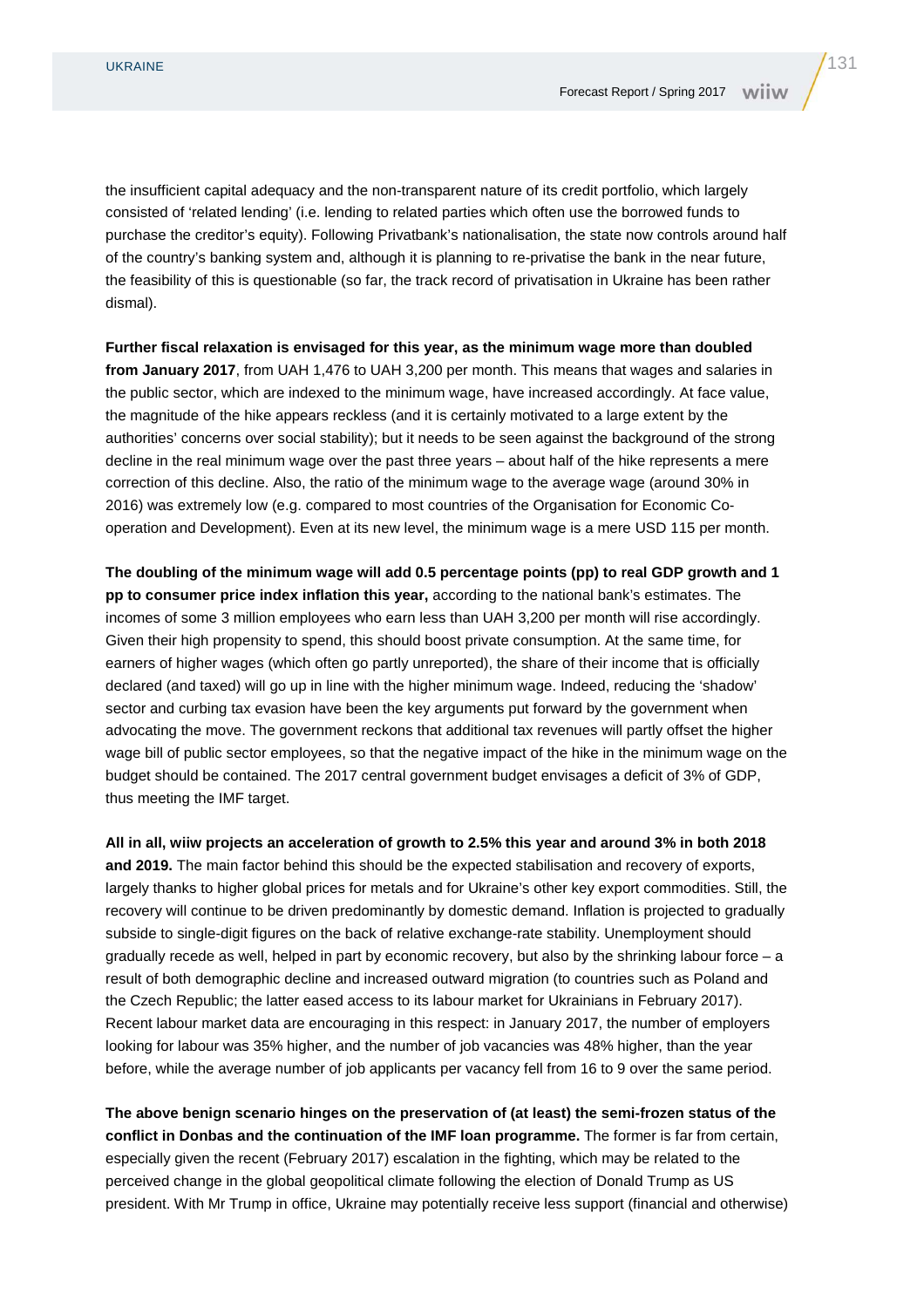from the US; but this also implies that the US would be less able to influence developments in Ukraine, thus providing the authorities with more room for manoeuvre (for more on that, see Special Topic 'Uncertainty and risks in the CIS region' in this report). As for the IMF programme, its continuation is all the more important, given the widening external imbalances and the increasing risks of another balanceof-payments crisis. Such a crisis is most likely to materialise in 2019, when Ukraine is due to repay USD 7.5 billion in external debt and when the next presidential and parliamentary elections are due. At the same time, the risks that the IMF programme may stall are non-negligible, since implementing some of the IMF requirements – such as introducing unpopular pension reform and lifting the moratorium on the sale of agricultural land – may not be politically feasible in the current circumstances.